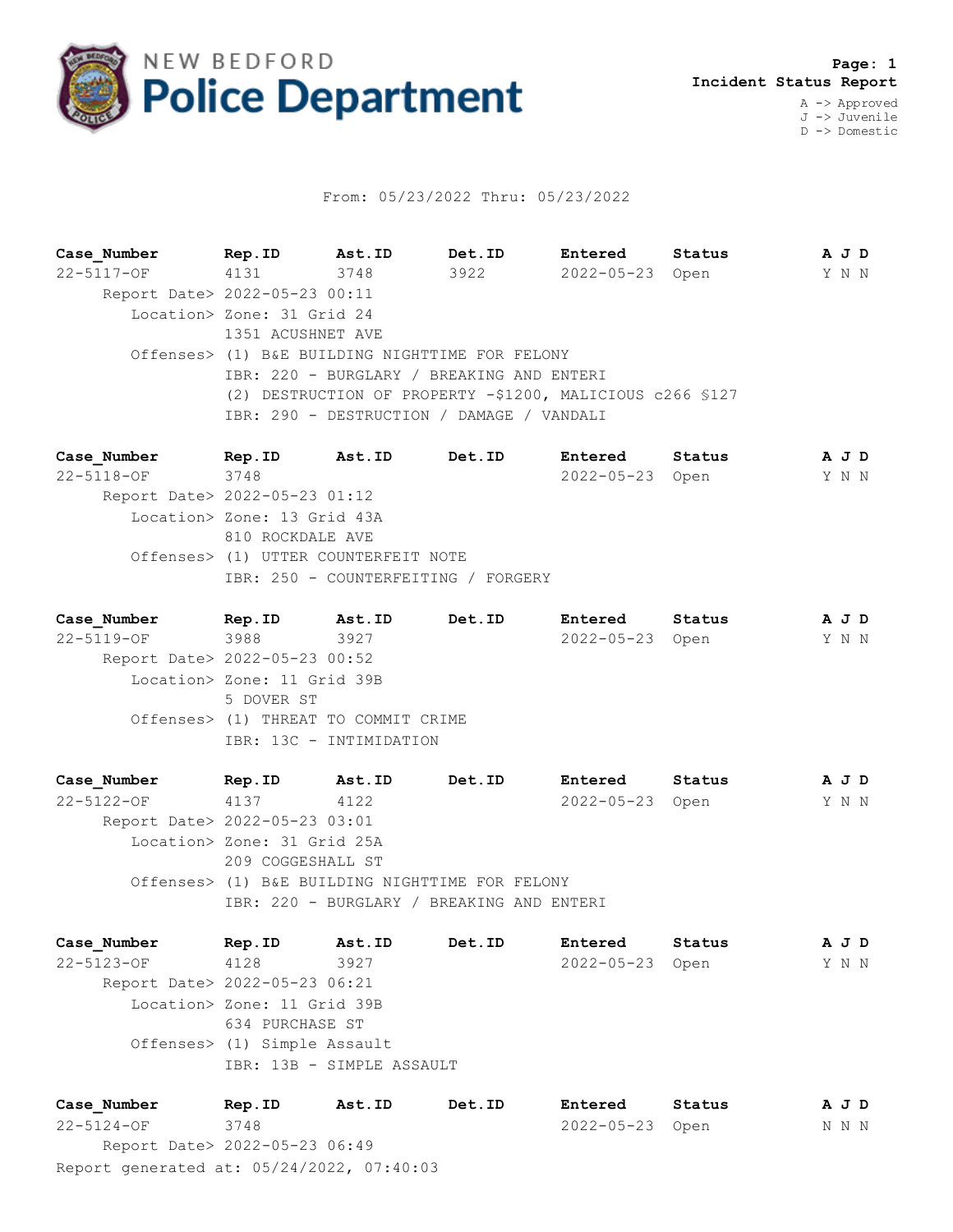

J -> Juvenile D -> Domestic

 Location> Zone: 13 Grid 32 256 PARKER ST Offenses> (1) LARCENY OVER \$1200 BY SINGLE SCHEME c266 §30(1) IBR: 23H - ALL OTHER LARCENY

**Case\_Number Rep.ID Ast.ID Det.ID Entered Status A J D** 22-5125-OF 3961 2022-05-23 Open Y N N Report Date> 2022-05-23 07:12 Location> Zone: 32 Grid 23 1101 COUNTY ST Offenses> (1) LARCENY OF REGISTRATION/LICENSE PLATE/TAG IBR: 23G - THEFT OF MOTOR VEHICLE PARTS O

**Case\_Number Rep.ID Ast.ID Det.ID Entered Status A J D** 22-5126-OF 3962 2022-05-23 Open Y N N Report Date> 2022-05-23 09:10 Location> Zone: 21 Grid 57B 198 BONNEY ST Offenses> (1) REGISTRATION SUSPENDED/REVOKED, OP MV WITH IBR: 90Z - ALL OTHER OFFENSES (2) UNINSURED MOTOR VEHICLE IBR: 99 - TRAFFIC, TOWN BY-LAW OFFENSES

**Case\_Number Rep.ID Ast.ID Det.ID Entered Status A J D** 22-5127-OF 3781 2022-05-23 Open Y N N Report Date> 2022-05-23 09:07 Location> Zone: 22 Grid 61 18 JOUVETTE ST Offenses> (1) VANDALIZE PROPERTY c266 §126A IBR: 290 - DESTRUCTION / DAMAGE / VANDALI

**Case\_Number Rep.ID Ast.ID Det.ID Entered Status A J D** 22-5140-OF 3816 2022-05-23 Open N N N Report Date> 2022-05-23 13:18 Location> Zone: 21 Grid 54B 39 FAIR ST Offenses> (1) B&E VEHICLE/BOAT DAYTIME FOR FELONY IBR: 23F - THEFT FROM MOTOR VEHICLE

**Case\_Number Rep.ID Ast.ID Det.ID Entered Status A J D** 22-5141-OF 4131 2022-05-23 Open Y N N Report Date> 2022-05-23 12:54 Location> Zone: 31 Grid 25A 122 SAWYER ST Offenses> (1) TRESPASS IBR: 90J - TRESPASS OF REAL PROPERTY (2) SHOPLIFTING BY CONCEALING MDSE IBR: 23C - SHOPLIFTING